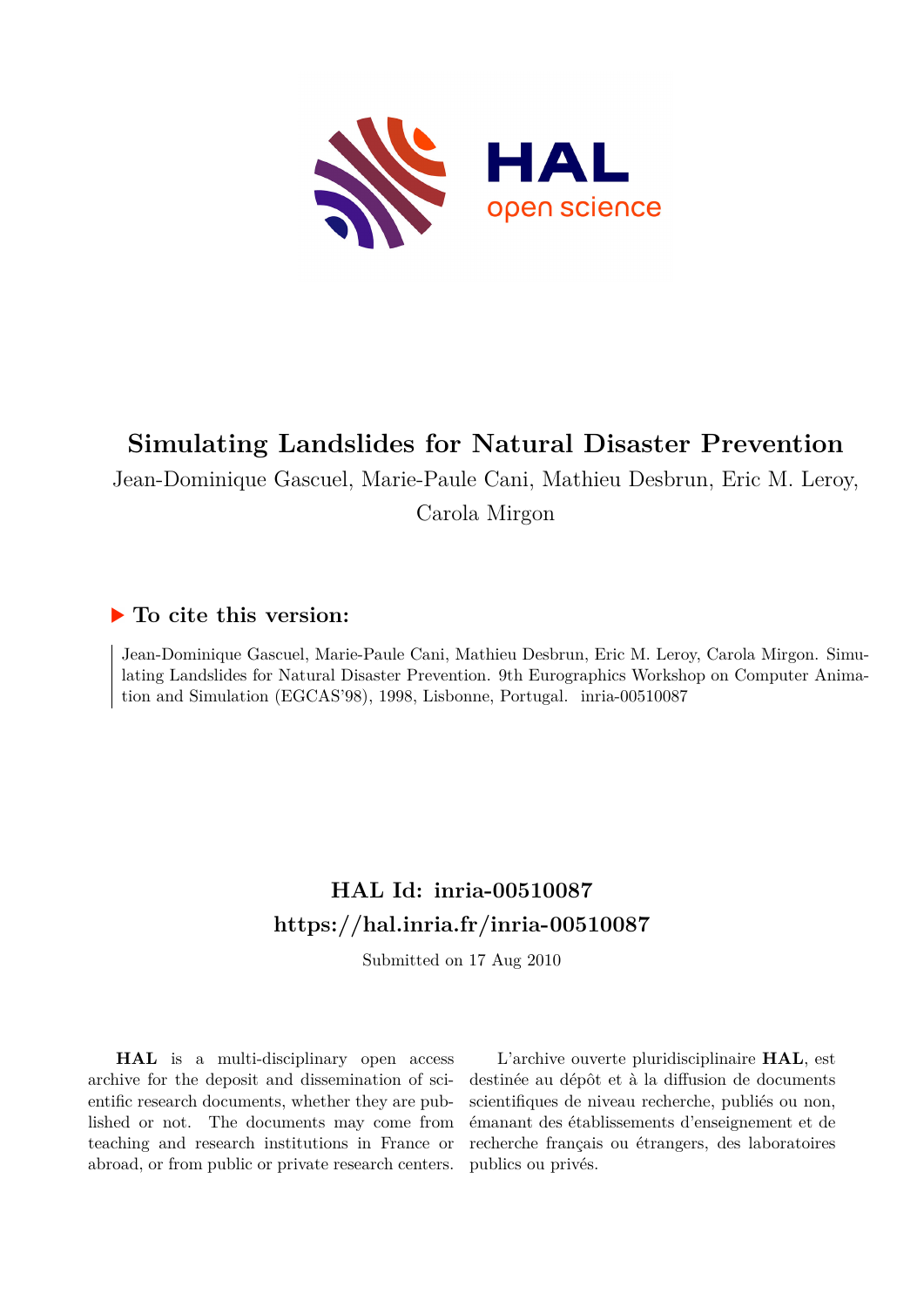# Simulating Landslides for Natural Disaster Prevention

Jean-Dominique Gascuel, Marie-Paule Cani-Gascuel, Mathieu Desbrun<sup>†</sup> iMAGIS<sup>‡</sup>-GRAVIR UMR C5527 / IMAG BP 53, F-38041 Grenoble cedex 09, France

Eric Leroi, Carola Mirgon Bureau de Recherches Géologiques et Minières, Direction de la Recherche, 117 avenue de Luminy, BP 167, 13276 Marseille, France

Contact: Jean-Dominique.Gascuel@imag.fr

#### **Abstract**

The simulation of landslide hazards is a key point in the prevention of natural disasters, since it enables to compute risk maps and helps to design protection works. We present a 3D simulator that handles both rock-falls and mud-flows. The terrain model is built from geological and vegetation maps, superimposed on a DEM. Since the exact elevation of the terrain is unknown at the rock's scale, the simulator uses a series of stochastic simulations, where low scale geometry is slightly randomized at each impact, to compute an envelop of risk areas. Computations are optimized using an implicit formulation of surfaces and a space-time adaptive algorithm for animating the particle system that represents the mud flow.

# **1 Introduction**

Computing trajectories of rocky blocks or viscous mud falling or flowing down slope is a preoccupation for many engineering firms that have to establish safety perimeters, or must design protection works. In the area of geophysics, only a few simulation codes are available for such work and even rarer are those that tackle the three dimensional aspect of simulation. On the other hand, Computer Graphics "physically-based animation" systems are now able to simulate a vast range of phenomena, from rigid bodies to viscous liquids interacting with a dynamic environment.

This paper presents a landslide simulator designed in collaboration with geophysicists. It performs dynamic simulations of rock-falls, rock-slides, mud-flows and other geophysic phenomena based upon the geomechanical characteristics of the ground (given by stress-deformation curves and friction coefficients). Computations are made more efficient using local adaptation of the levels of detail for ground model, implicit

Currently at: Department of Computer Science, Caltech, USA

<sup>&</sup>lt;sup>‡</sup>iMAGIS is a joint project of CNRS, INRIA, Institut National Polytechnique de Grenoble and Université Joseph Fourier.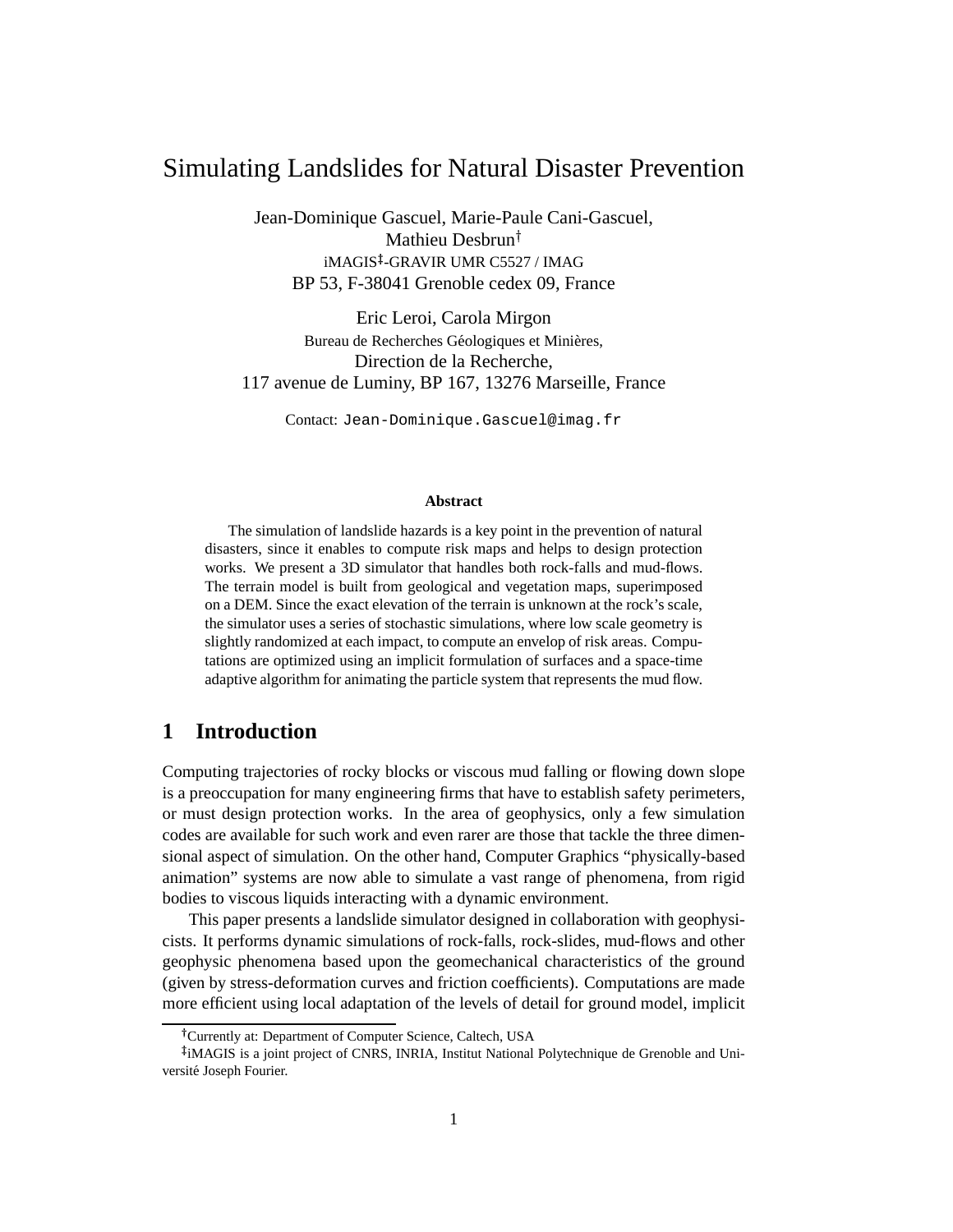representation of surfaces, along with an adaptive algorithm for simulating smoothed particles that sample the mud-flow. The simulator has already been used successfully for an industrial application.

#### **1.1 Background**

Performing landslides simulations for preventing natural disasters is a difficult task. One of the main reason is the lack of precision on the data: the available resolution for terrain elevation is usually too low compared with the size of the rocks falling down slope, leading to important imprecisions on bouncing directions ; local vegetation should be taken into account since it plays an important part on friction coefficients at each impact; moreover, the exact characteristics of the rocks or the mud that are going to flow down slope are unknown as well. A solution is to perform a large number of slightly different simulations, which stochastic changes of parameters at each impact, and use the envelop of all the computed trajectories to delimit risk areas. However, this approach yields drastic constraints on the efficiency of simulations.

As a result, computer simulations have not been used much in the area of geophysics. Most existing simulators (eg. [8, 16, 12]) are based on 2D profiles of terrains instead of 3D elevation models. They compute trajectories of spherical blocks (i.e., circles since computations are performed in 2D) for which translational and rotational velocities after each bounce are computed by multiplying incident velocities by empirical "collision parameters", that are calibrated using a least square fitting over measured real cases. Computations can be achieved quite efficiently, but the results really suffer from a lack of precision: mechanical properties of materials are only coarsely approximated, and no stress-deformation law is used for instance. Moreover, since computations are only made on a set of 2D profiles, results (ie. envelops of risk areas) may be wrong compared to what would happen in the real 3-dimensional environment, depending on the specific geometry of the terrain.

To the authors knowledge, there has been no work specifically devoted to landslides simulations from the Computer Graphics community. However, models for soft grounds interacting with dynamic objects such as vehicles or human bodies have already been designed [3, 18]. In the first of these works, the large-scale plastic (nonlinear) deformations of the ground are modeled by a coarse array of masses that move in 3D, linked together and to the under-ground by visco-plastic interactions. The smallscale linear deformations are modeled by a finer array of masses moving vertically, according to the "pin-screen" paradigm. Colliding objects interact with both grids. This results into very realistic images of footprints left by vehicle wheels, that include small bulges around compressed areas. In [18], the same visual effect is produced, under the hypothesis of constant volume deformations, by transporting to neighboring regions ground matter inter-penetrating with the feet of synthetic runners.

As will be shown below, our choices for the ground model are quite different, since our aim is not to produce nice footprints left by rocks falling down slope, but rather to provide an efficient simulation of rock trajectories from ground stress-deformation laws provided by geophysicists. In our case, only ground compression under collision is computed, since it affects the subsequent motion of the falling rock.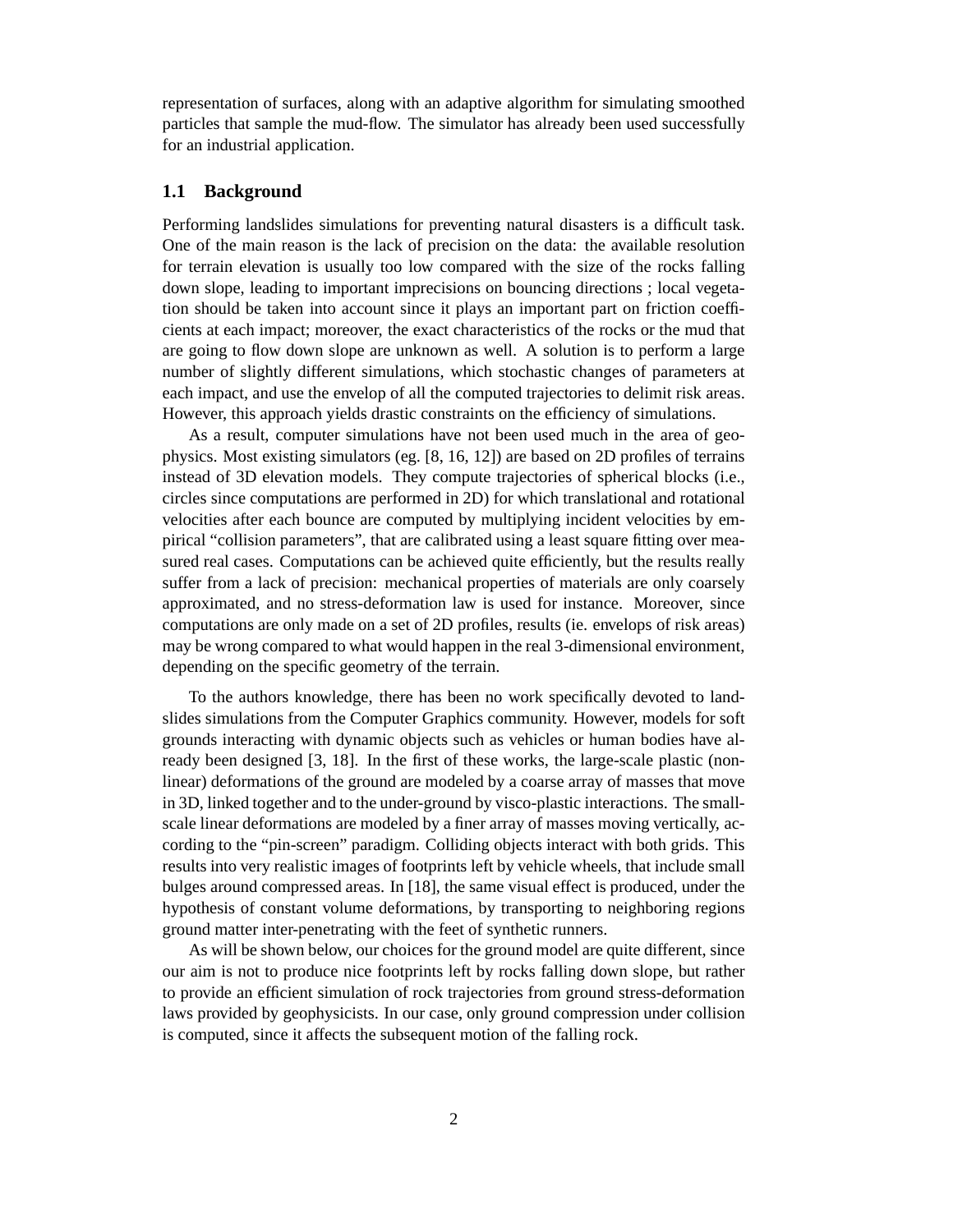## **1.2 Overview**

This paper presents a landslide simulator that performs 3D dynamic simulations of rock-falls and mud-flows. Based on both geo-mechanical data and physically-based animation algorithms, it handles various models that interact together during simulations such as elasto-plastic material for the ground, rigid solid for the rocks, and viscous liquid for the mud. Moreover, it tackles the problem of computational efficiency :

- Only regions of the ground where impact may take place at the next time step are simulated. A local re-sampling provides a representation of the ground at a smaller scale in these regions of interest.
- Implicit formulations of surfaces are used to accelerate collision detection and to compute ground deformations.
- Mud-flows are computed using an adaptive simulation, where the number and size of particles that sample the mud are adapted over time according to the occurring deformations (many particles are used in areas that deform much, while only a few of them is used in stable regions).

The remainder of this paper develops as follows: Section 2 explains how we process geophysics data for building the 3D model of the terrain. Computation of trajectories for rocks falling or sliding down slopes is detailed in Section 3. Muds-flows simulation is described in Section 4. Section 5 concludes and discusses work in progress.

# **2 Modeling geological data**

This section introduces the geological concepts used throughout this paper. They differ somehow from what is usually found in the Computer Graphics literature, since we must share a common language and understanding with the geophysics community.

## **2.1 Geological data**



Figure 1: Digital Geology: The elevation model (DEM, on the left), and lithology or vegetation maps (right)

Digital Elevation Models (DEM) (see figure 1) give the altitude of the terrains on a 2D grid. Usually, the resolution is low in comparison with the simulations that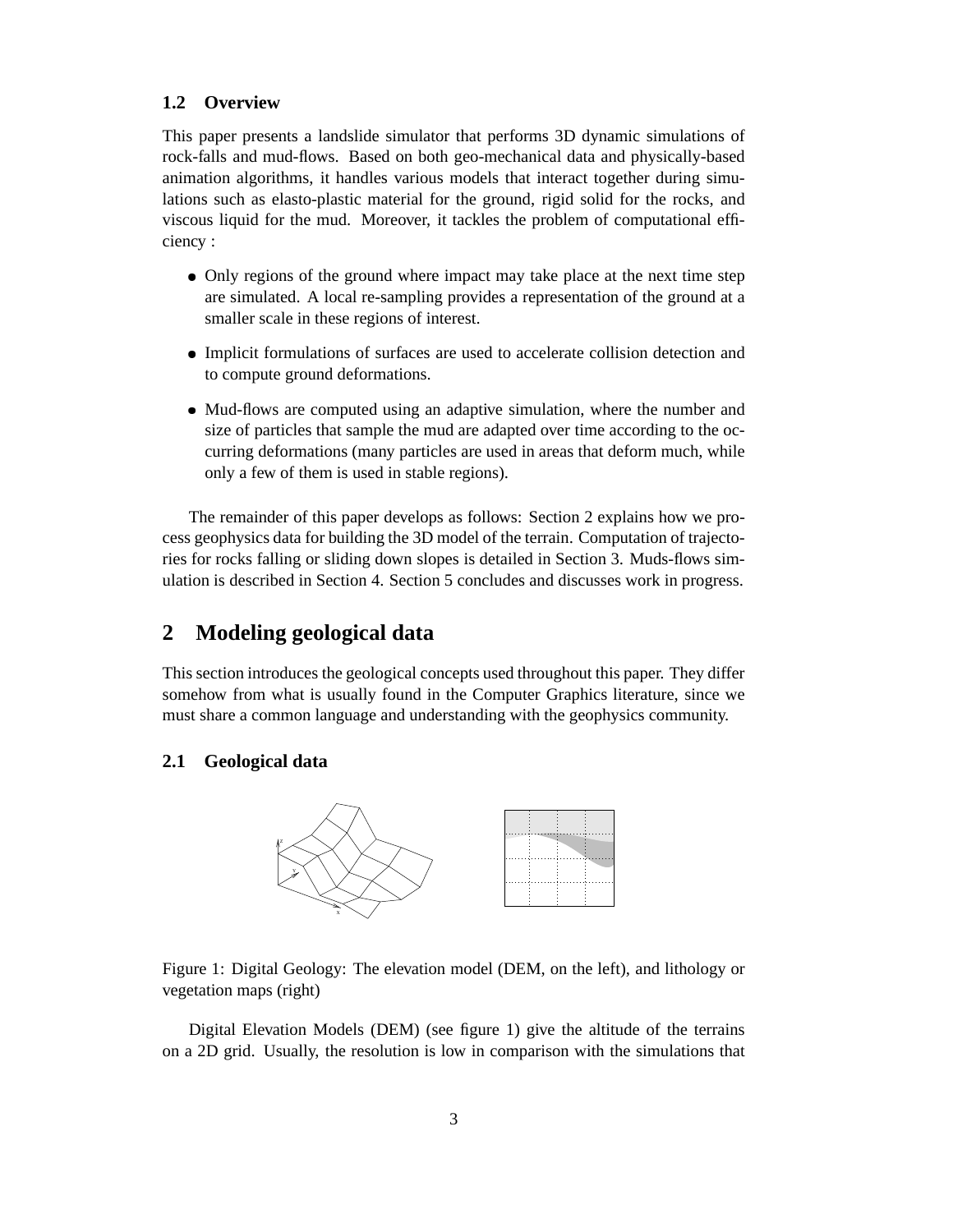will take place: a step of a few tens of meters is common. To that altitude map, we super-impose a lithological (such as granite, swamp, etc) and a vegetation map.

The lithology is used to compute how the ground deforms during a collision. Figure 2 present a typical collision cycle of a rock against a typical elasto-plastic material "with strain". A collision process takes three steps:

- 1. Elastic compression: when the rock starts to deform the ground, the ground response force is a linear function of the penetration.
- 2. Plastic deformation: at a given pressure level, the internal structure of the ground is modified. The response force suddenly changes of slope, since the energy is mainly spent in deformation.
- 3. Elastic decompression: the response force decreases linearly *from the maximal penetration point*, and with *a higher slope* because of ground stress.

The dashed integral in the figure represents the energy loss during the collision. The difference between the cycle start and the cycle end gives the footprint that the rock will leave onto the ground. Geophysicists usually take parameters of stress cycles from existing tables, or measure them on the field.





Usually, natural terrains are not bare. Their vegetal cover plays an important part in the loss of energy during a collision. We take this into account by defining an "energy deperdition" coefficient weighing a friction force which is computed as a quadratic function of the rock's speed at impact.

### **2.2 Ground model**

In order to have a continuous description of the terrain, we must interpolate the DEM data. We use a bilinear interpolation (see figure 3a) of the various data known at each node of the DEM grid (altitude, elasto/plastic coefficients, vegetation friction, etc.) to sample the ground at a smaller scale. The refined ground model can be seen as a bidimensional array of "pistons" modeling the deformations of cylindrical samples of the soil in the normal direction to the local ground surface (see figure 3b).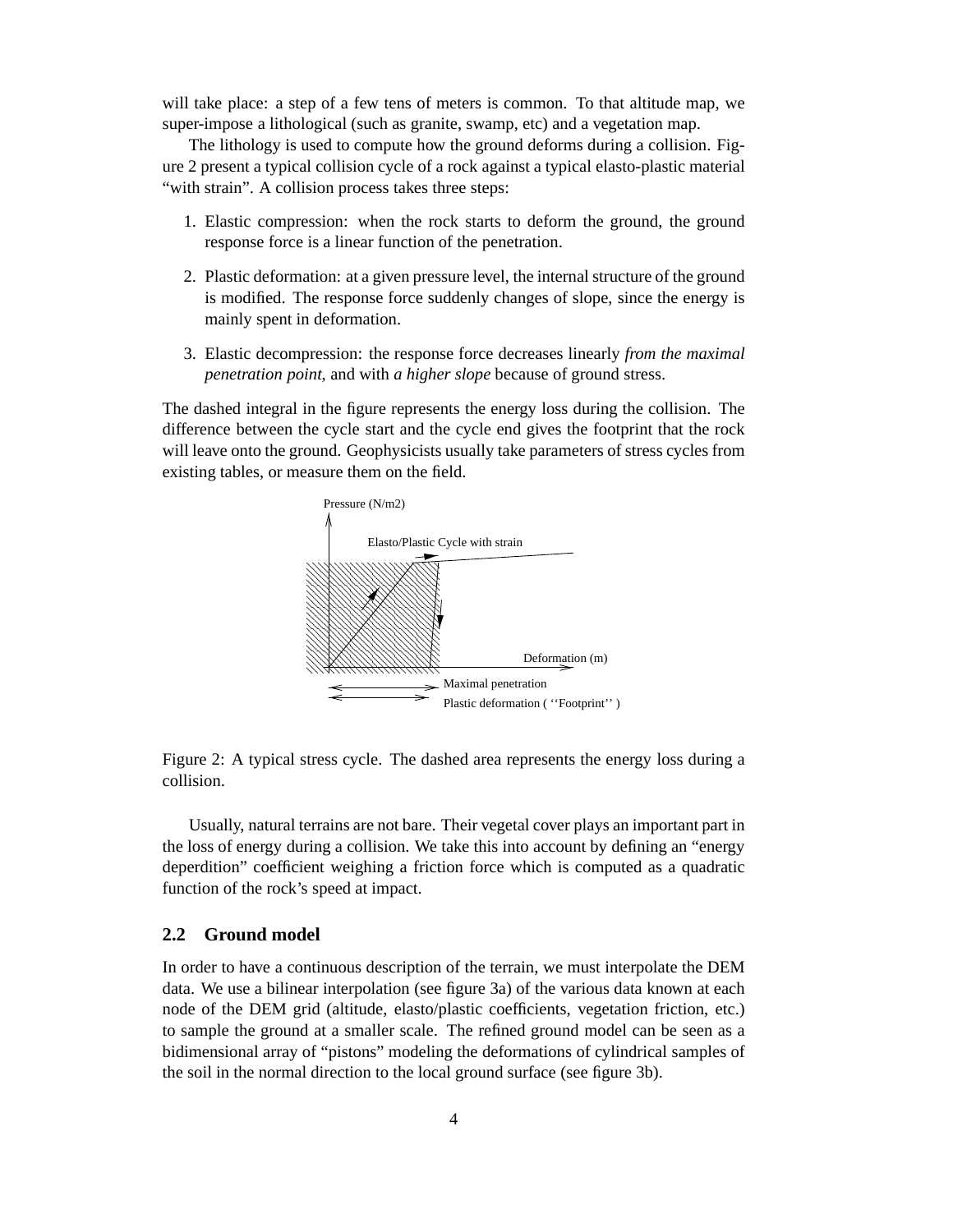

Figure 3: Digital Elevation Model (DEM): (a) bilinear interpolation of elevations; (b) and the model for pistons carpet below the rock.

During computations, each piston will store the local stress history needed to compute plastic deformations and response according to the given stress cycle. Geophysicists use to neglect transversal transport of matter, which is difficult to quantify. Moreover, we are only interested here into modeling the compression of the soil under the falling rock, which will affect the dynamics of the rock after the impact: modeling local bulges around compressed areas as was done in previous Computer Graphics works on footprints [3, 18] is not needed for our application. In consequence, each piston deforms and responds to collisions independently from its neighbors. It applies to colliding objects axial response forces, normal to the deformed ground surface.

Storing and simulating at each time step the whole ground at the smallest scale would consume too much memory and computational time. We rather perform a local adaptation of the ground's level of detail during computations: a fine grid is computed by caching the ground data only over a small "region of interest", defined as the vertical projection of the rock's axis-parallel bounding box. We call this region the "piston's carpet", as pistons are really computed only in this area. When the rock moves, rows and columns of pistons are removed or added to the adequate side of the carpet, thus taking benefits of temporal coherence. By this means, we focus computations only where needed.

As a result, footprints left by the rocks onto the ground, which are computed during impacts since they are essential for finding the ground's response, are not updated anymore when the rock moves down-slope to another region of interest. This greatly accelerates computations, since the number of pistons to process is proportional to the size of the falling rock, rather than to the size of the ground data-base.

## **3 Trajectory simulation for rocky blocks**

#### **3.1 Model for the rocks**

In our simulations, rocks are rigid solids defined by an implicit surface [2] whose sample points are stored in a local frame. Each rock is provided with a mass and an inertia tensor, and is animated with usual dynamic laws of motion.

In some cases, modeling large rocky blocks fracturing into smaller ones may be useful. Our approach is to model these large blocks as a set of rigid parts linked together by geometric constraints [10]. When internal constraint forces exceed a given threshold, the constraint is suppressed, so the block breaks into pieces (see Figure 4).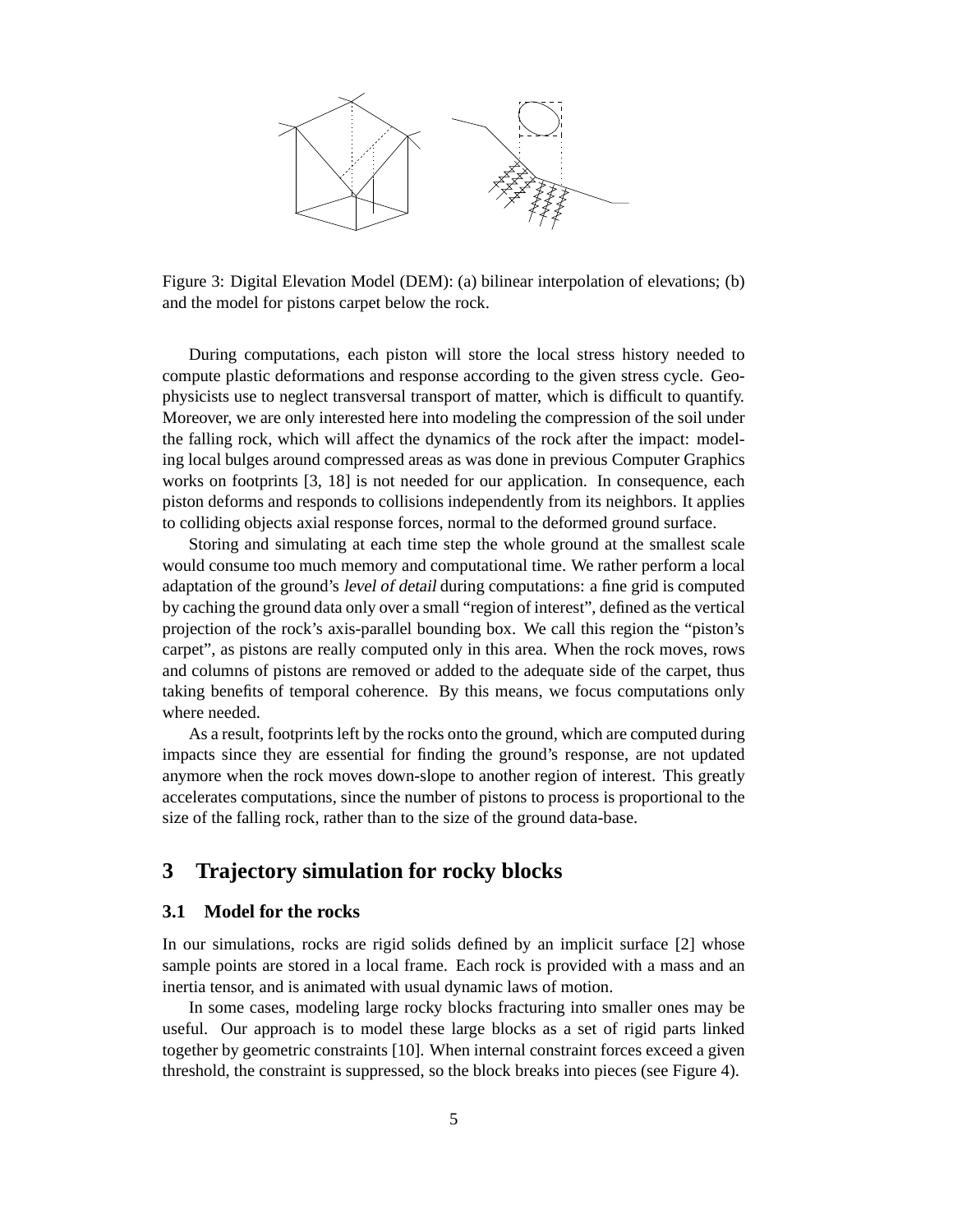

Figure 4: Rock fracture can be modeled using pre-fractured solids linked by breakable constraints.

## **3.2 Air friction during rock-fall**

In addition to gravity, we model air-friction during rock flight phases. The equation we use is:

$$
\overrightarrow{airFriterion} = \frac{1}{2}\rho C_x \int ||V|| \overrightarrow{V} \cdot \overrightarrow{\pi} dS
$$

where  $\frac{V}{\|V\|} \cdot \overrightarrow{r} dS$  is a surface element of the rock, seen from the air flow,  $\rho$  the air density, and  $0 < C_x < 1$  the drag coefficient (equals to 0.1 for a heavy sphere).

## **3.3 Collisions with the ground**



Figure 5: A rock interacting with pistons of the refined ground model

We compute collision detection and response within three steps, as in [11]:

- 1. We take benefits of the implicit formulation for the rock to optimize collision detection by testing each piston's surface point against the rock implicit function.
- 2. When a collision is detected, we model the rock's footprint on the ground by compressing along its axis each piston which penetrates the rock. Using the implicit formulation of the rock, the exact new locations of these pistons are computed through binary search.
- 3. Each piston computes a response force in the direction of the normal to the deformed ground according to its new length and to its current state (elastic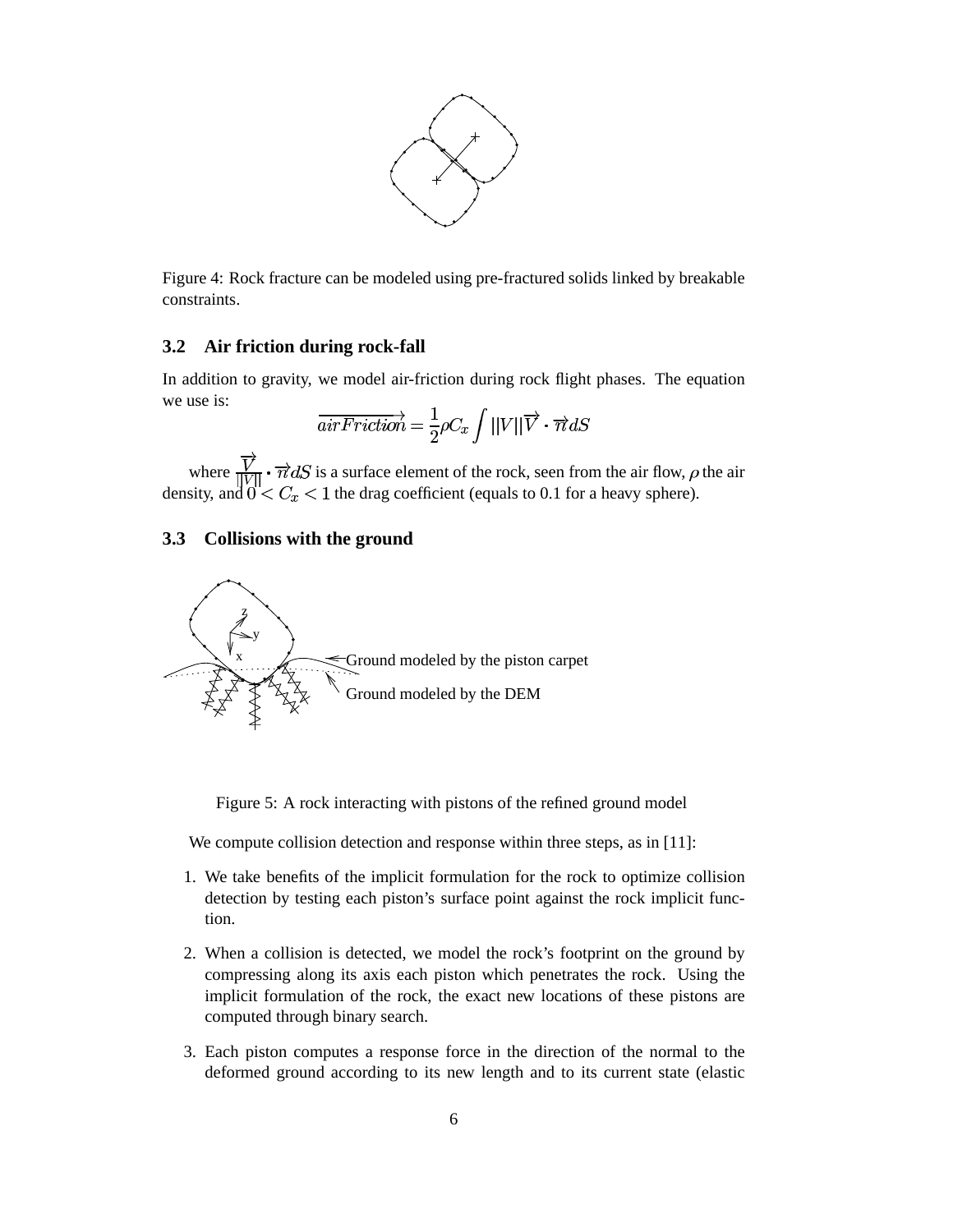compression, plastic deformation, or decompression states). It also stores the new state to be used at the next time step.

4. Normal response forces and viscous friction forces weighted by the vegetation coefficient are added to the set of external actions to be applied to the rock up at the next time step.

#### **Fast Bounce mode**

Although the simulation process is quite fast (almost real-time on a low end workstation), it is sometime useful to simulate a hundred of trajectories in a few seconds, just to have an idea of a parameter change, for instance. Hence, a fast simulation mode was added to the simulator. The basic idea is to use a rough collision model, based on impulse and a single-point collision detection. The collision processing algorithm then becomes:

- 1. Test if the center point of the bottom face of the rock's bounding box is below the ground,
- 2. Move the rock up so that no more collision occurs, and generate an impulse at the collision point. The impulse is such that the speed after collision is reflected by the ground surface, and takes into account an arbitrary energy loss coefficient.

This energy loss coefficient could be chosen by geophysicists in relation with simpler simulation models, or tuned to match simulation results from the full rock-ground interaction model. In the first case, they could check if the new detailed simulation accurately match old well known but limited models. In the later case, they could fine tune the accelerated mode on a simple and well known configuration, then use it as a coarse model for complex configurations.

### **3.4 Stochastic Simulation and Results**

As said before, the detailed geometry of the ground is not perfectly known. A randomization of various simulation parameters enables to have different trajectories for a block, and to assert hazard zones by stochastic simulations. But since the occurring contacts are not punctual (contact forces are integrated over a whole contact area), randomization of the terrain should have some spatial coherence (see figure 6). If they don't, summing over the rock's surface will average out the randomness added to the surface normals.

We use a Perlin<sup>[17]</sup> noise model, with a frequency of the order of the rock's size.

$$
A = Tab[Hash(E(\lambda x), E(\lambda y))]
$$
  
\n
$$
B = Tab[Hash(E(\lambda x) + 1, E(\lambda y))]
$$
  
\n
$$
C = Tab[Hash(E(\lambda x), E(\lambda y) + 1)]
$$
  
\n
$$
D = Tab[Hash(E(\lambda x) + 1, E(\lambda y) + 1)]
$$
  
\n
$$
Perlin(x, y) = BilinearInterpol(A, B, C, D, frac(\lambda x), frac(\lambda y))
$$
  
\n
$$
Perlin(x, y) = Perlin_0(x, y) + \frac{1}{2}Perlin_0(2*x, 2*y)
$$
  
\n
$$
+ \frac{1}{4}Perlin_0(4*x, 4*y) + \cdots
$$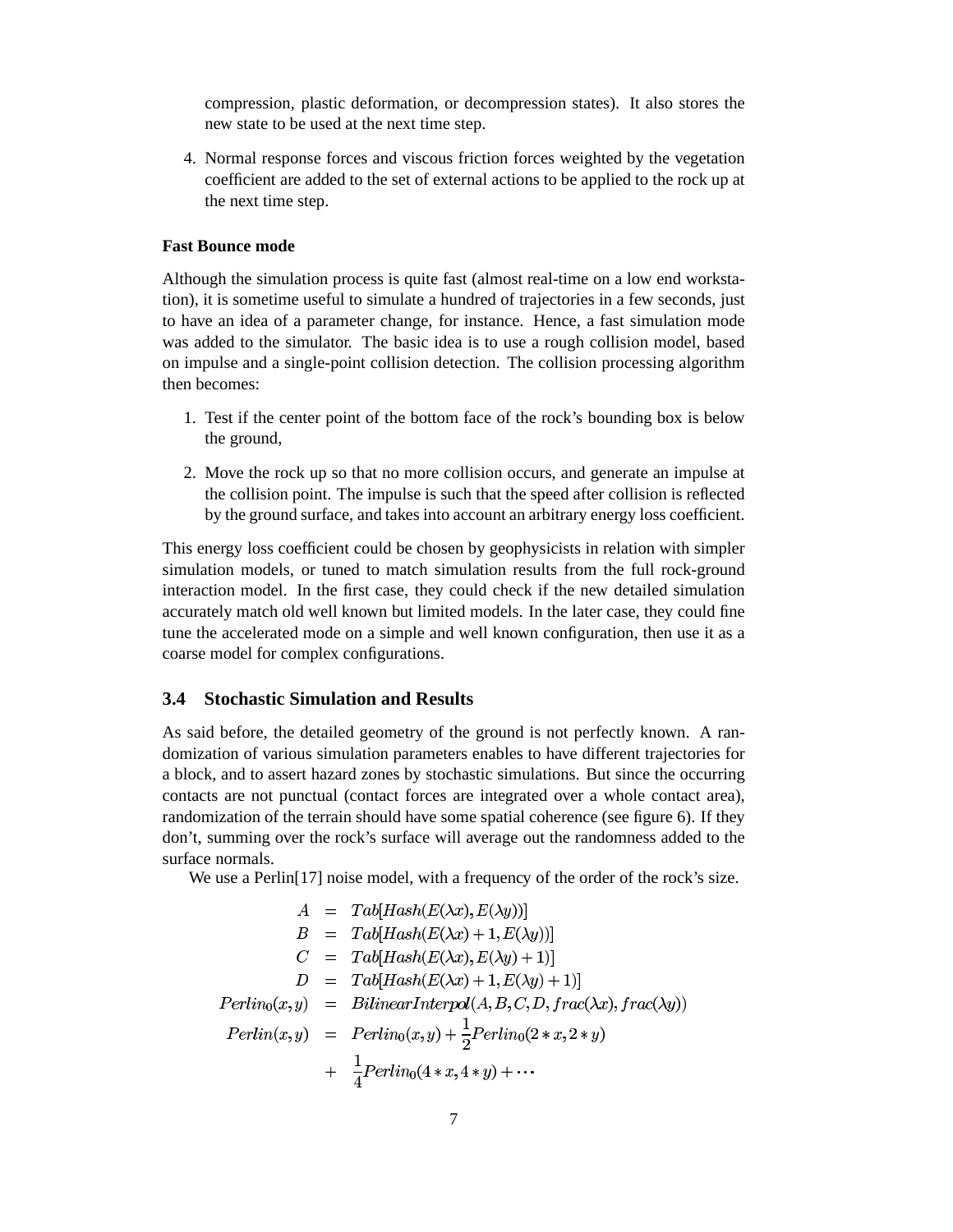

Figure 6: Because the force is integrated over a large contact area, the geometric randomness added for the stochastic simulation should have spatial coherence.

Where  $E(x)$  is the integral part, and  $frac(x) = x - E(X)$  the fractional part of a number  $x$ .

The basic idea is to initialize once for each simulation a random array  $Tab[]$ , and to have an hash function that maps the noise parameters (here the  $x$  and  $y$  space coordinates) to an index in that array. Four values are taken from that table, and bilinearly interpolated to have the base  $Perlin_0$  noise. The base frequency is given by the parameter  $\lambda$ , and higher frequency noise are usually added by summing scaled  $Perlin_0$ noise functions.

#### **Gathering simulation data**

To gather simulation data, a "statistical map" can be attached to any DEM, representing various parameters: blocks velocity, altitude, height over the ground, energy loss by friction, energy loss by ground deformation, etc. These data are saved for later analysis, or used to display statistical information on the ground, using arbitrary color scales on a vertically projected texture map.

## **4 Simulating mud-flows**

#### **4.1 Modeling mud with smoothed particles**

The second typical phenomena in landslides is mud flowing down slope. Viscous fluids such as mud are difficult to simulate since conventional simulation methods as finite elements hardly cope with large deformations and changes of topology. Eulerian approaches, that consist in discretizing space into voxels and then computing what flows in and out each voxel [9] would not be convenient here, since interactions with obstacles which are not necessarily aligned with voxels need to be computed. Physically-based particle systems, such as those used in [15, 19, 20, 14, 7] seem a better approach for our case.

Our approach relies on the "smoothed particles" model introduced in [4]. The main feature of smoothed particles is to model materials governed by a macroscopic *state equation*. It defines the global behavior of the material independently of the sampling rate. Since real mud-flows may consist into large set of heterogeneous materials (including small rocks, trees, etc), no precise mechanical model could model such a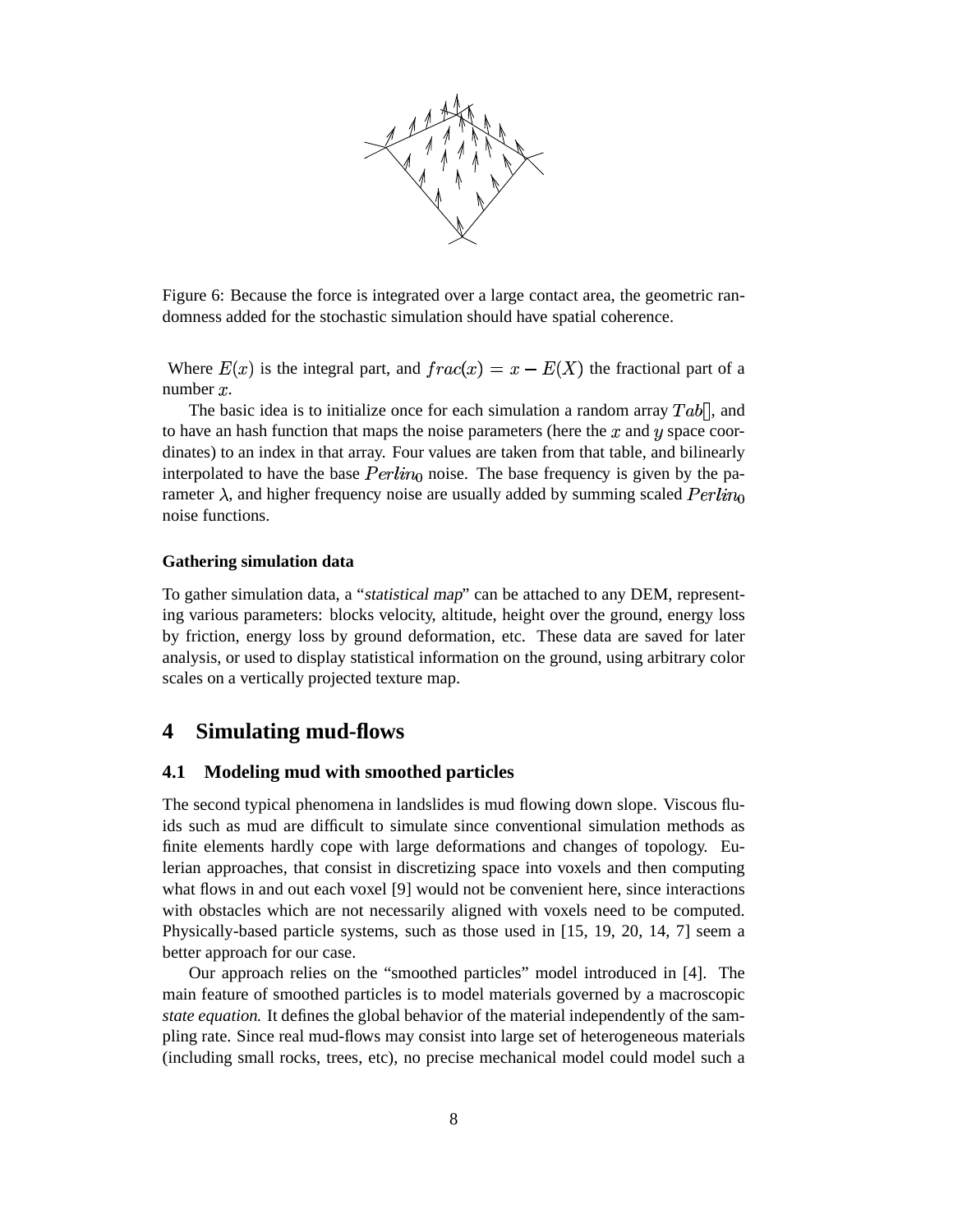

Figure 7: Top: Snapshot of the simulator. Left: a closup to the trajectory of a bloc (in red), with the piston's carpet mesh in yellow. Note the plastic deformation of the ground. Right: a set of trajectories. The ground is colored in cyan by the energy loss due to ground collision.

behavior accurately. Defining a macroscopic behavior, designed or fitted on data, is then convenient. The state equation governs the evolution of a *pressure* field P inside the substance. Conservative internal forces, called "pressure forces", are proportional to the gradient of pressure [1]. These forces are combined with dissipative forces that model internal friction inside the deformable body.

Our macroscopic model for mud flows is a viscous substance that comes back to a constant volume when no external force is applied. To simulate this behavior, we set the state equation to [4]:

$$
P = k(\rho - \rho_0) \tag{1}
$$

This generates pressure forces that tend to restore a rest density  $\rho_0$  when the current density  $\rho$  has become too high or too low. The parameter k in equation (1) controls the strength of density recovering, and is thus analogous to a stiffness parameter.

This equation is a simplified version of the state equation for fluids flows in isothermic media:

$$
\rho = \rho_0 e^{-c(P_0 - P)}
$$

where variations of the compressibility  $c = \frac{1}{\theta} \frac{\partial \rho}{\partial P}$  depending of pressure have been neglected (i.e.  $c = c_0$ , the compressibility at reference pressure  $P_0$ ), and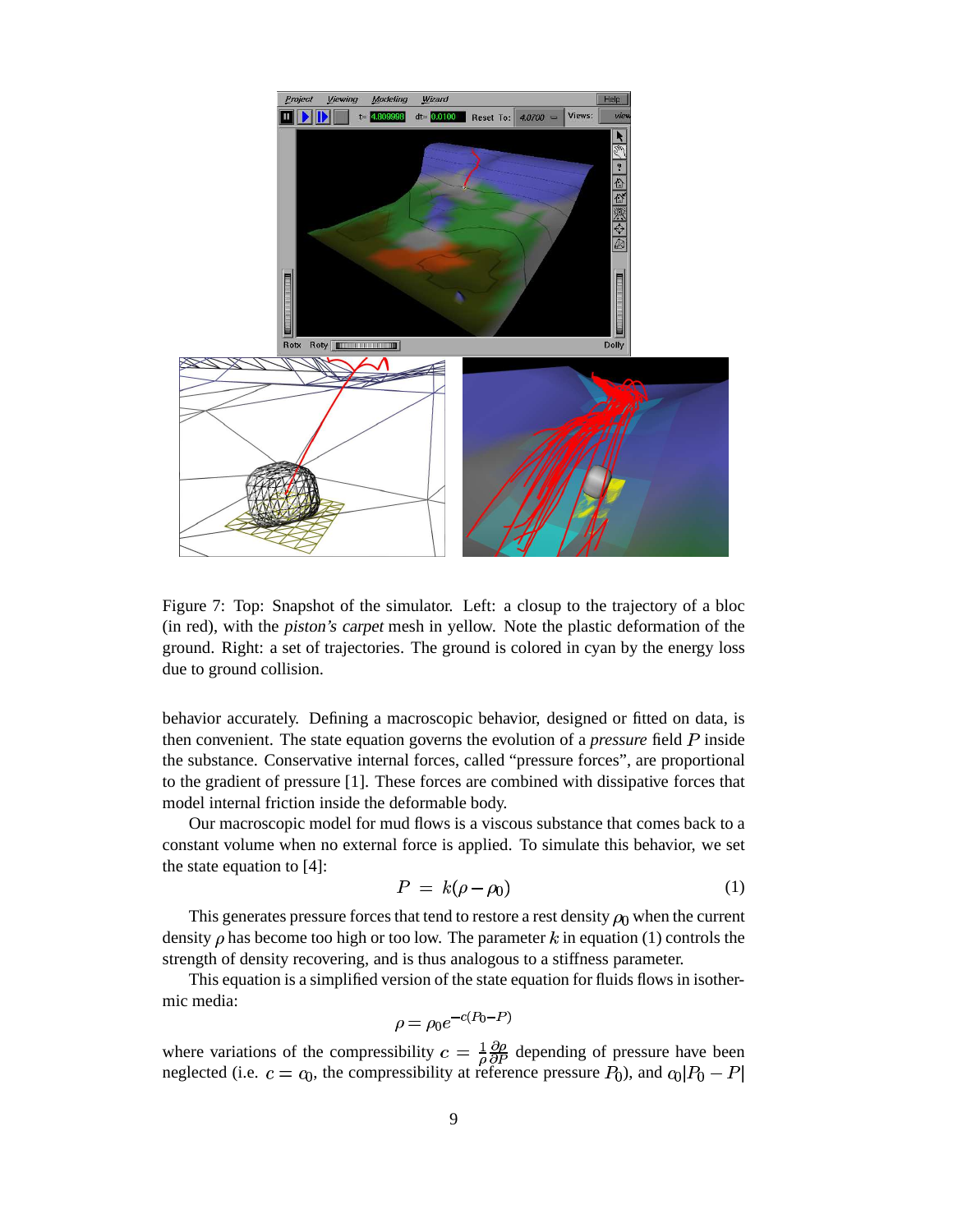supposed sufficiently small.

During a simulation, the matter is sampled by particles, or sample points, representing a small mass distribution around them. Attraction/repulsion forces between particles are derived from the state equation as being proportional to the gradient of pressure, thus yielding different approximations of the same behavior whatever the sampling resolution. Then, motion is obtained through integration of forces over time.

Modeling mud-flows with changing mass as in [12] is easy with our model: we just have to position some extra material on the terrain. During the simulation, the flow may entrain some of this ground material while some of the flow particles may be stopped by friction.

#### **4.2 Adaptive simulation**



Figure 8: Adaptive animation scheme: (a) Particles are divided into smaller ones where high deformations are taking place. (b) Particles merge in stable areas.

To increase efficiency while maintaining a given accuracy, the number and size of particles sampling the mud-flow are adaptively modified during computations. Local fission and fusions of particles are automatically generated in order to optimize computation while keeping a desired accuracy. As a result, fewer and larger particles are used in stable areas while refinements occur where the substance undergoes deformation.

More precisely, during an animation:

- A particle subdivides if the local difference of pressure with its neighbors compared to the particle size exceeds a given threshold.
- A group of particles merge into one particle when the volume they sample is almost spherical and their difference of pressure is under another threshold (see Figure 8) .

As our deformation model relies on a pressure proportional to the local mass density variation, these criteria ensure a better sampling where motion is about to occur, while it cuts down computation where it is stable. Particles are also simulated with individual time steps that are computed from their size and from stability criteria such as Courant condition, further improving efficiency while ensuring stability [6].

#### **4.3 Results**

A frame from an adaptive simulation of a mud-like substance is shown in Figure 9 (a). The adaptive simulation is about 4 times faster than the non-adaptive one computed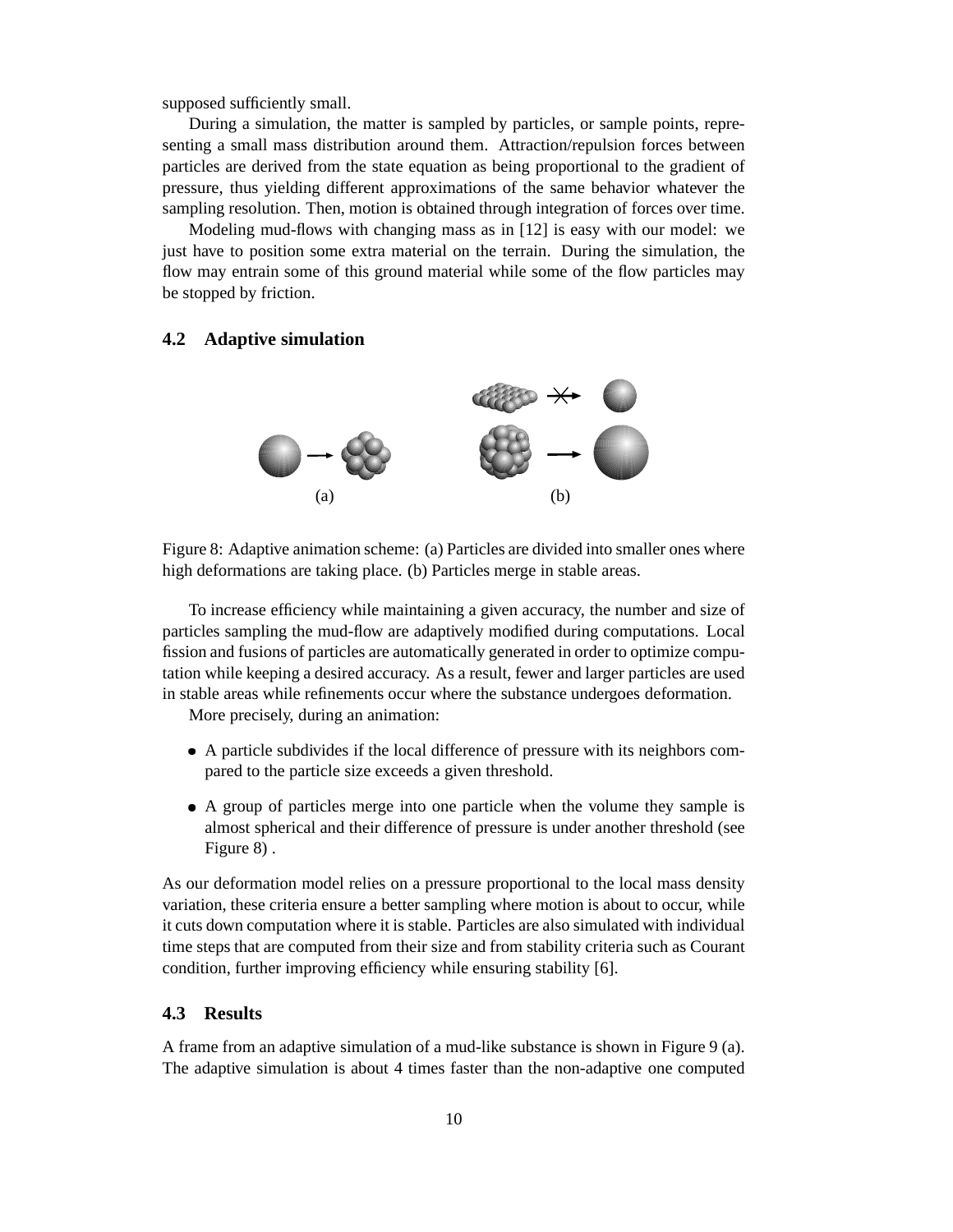with the finest particle's scale. Displaying particles as spheres gives a good idea of the subdivision/fusion process. In practice, we often coat the adaptive particle system with an *active implicit surface* [5], to get a smooth rendering. This active surface filters the changes of granularity of the internal particle system as it tracks a mass density isovalue while simulating a surface tension. It also yields an efficient polygonization, since it is computed as an iso-surface of a discrete field stored in a grid.



Figure 9: Mud-like substance flowing over a dam: (a) Adaptive particles displayed as spheres. (b) Particles coated with an active implicit surface. (c) The whole animation sequence.

# **5 Conclusion**

The presented rock-fall simulator is developed in  $C_{++}$  ( $\approx$ 10.000 lines), and interfaced with the Tcl scripting language. It has already been used for an expertise. The Motif interface is being adapted to be usable by geophysicists, and we are currently calibrating our simulations using video-recorded rock falls in a stone quarry. The mud-flow simulator is still in progress: the base simulation model is fully functional, and integration into the geophysic framework of the first simulator is currently on the way.

Future works includes the modeling of snow and lava, which requires to add temperature in our state equation.

**Acknowledgments:** The authors would like to thank Frederic Pontarollo and Jocelyne Leroy for their contributions to this project.

# **References**

- [1] G.K Batchelor. *An Introduction to Fluid Dynamics*. Cambridge University Press, 1973.
- [2] Jules Bloomenthal, editor. *Introduction to Implicit Surfaces*. Morgan Kaufmann, July 1997.
- [3] B. Chanclou, A. Luciani, and A. Habibi. Physical models of loose soils dynamically marked by a moving object. In *Computer Animation Conference 1996*, pages –, June 1996.